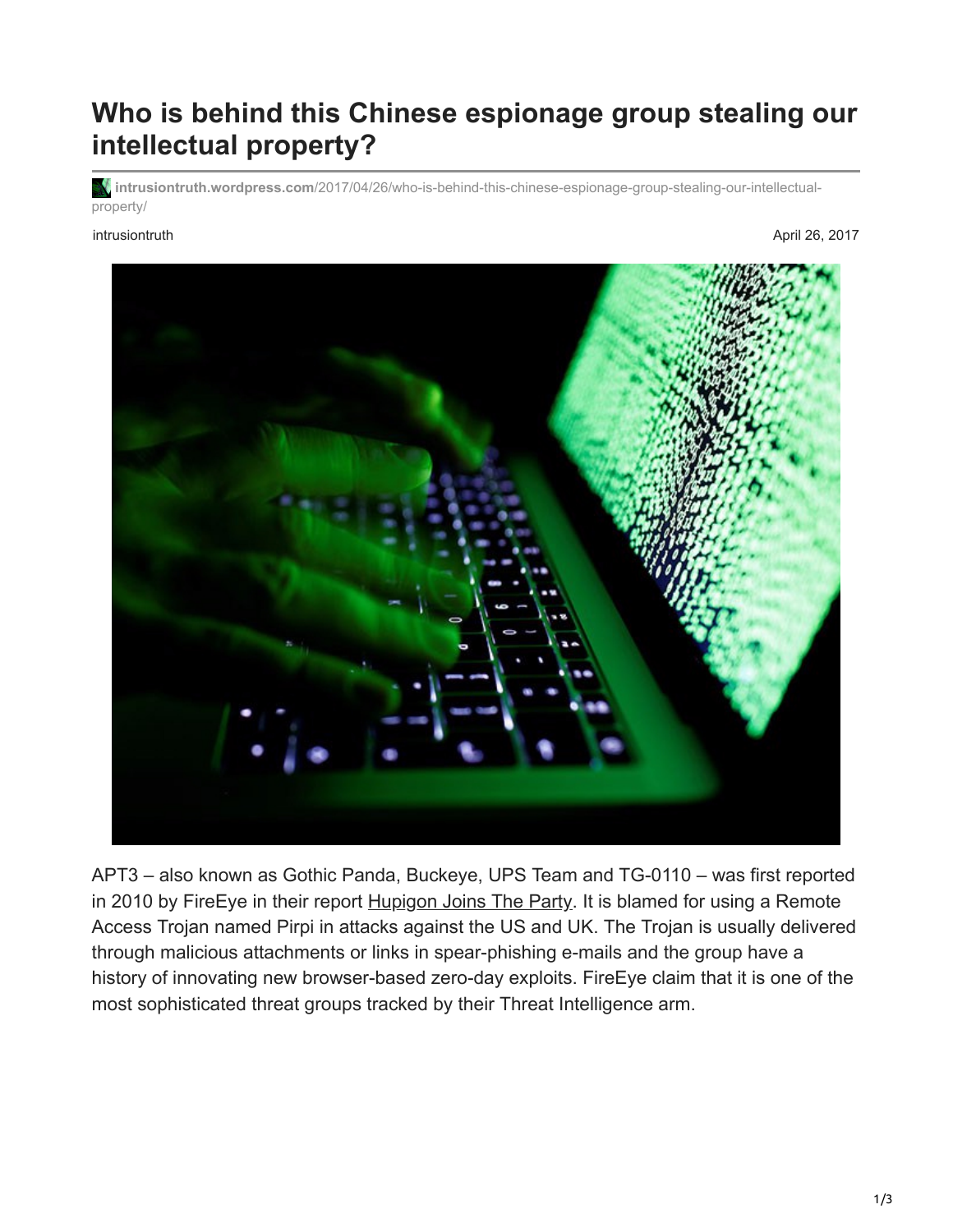

APT3's targets are in a wide range of sectors including government entities, research institutions, technology, aerospace and defence, transport, manufacturing and telecommunications. Their geographical focus until 2015 was the US and UK, but in June 2015 Symantec reported that the group had also begun to infect organisations in Hong Kong (see [Buckeye cyberespionage group shifts gaze from US to Hong Kong\)](https://www.symantec.com/connect/blogs/buckeye-cyberespionage-group-shifts-gaze-us-hong-kong). These infections increased significantly in March 2016.



Using the combined threat intelligence of Symantec and Blue Coat Systems, we have built a clear and concise picture of how Buckeye has evolved its tactics in recent years. This has allowed us to further enhance our protection capabilities against the group's campaigns.

After exploiting a target, the group hop to additional hosts on the network and install backdoors before searching for intellectual property or other confidential information worth stealing. It forms part of a programme for Intellectual Property theft that costs western economies billions. British companies lose [£9.2 billion a year](https://www.scmagazineuk.com/ip-theft-is-most-damaging-cyber-crime-for-uk-businesses/article/530751/) and, were China to respect US IP law, [2.1 million additional jobs](https://www.theregister.co.uk/2013/05/23/us_government_report_chinese_ip_theft/) could be created.